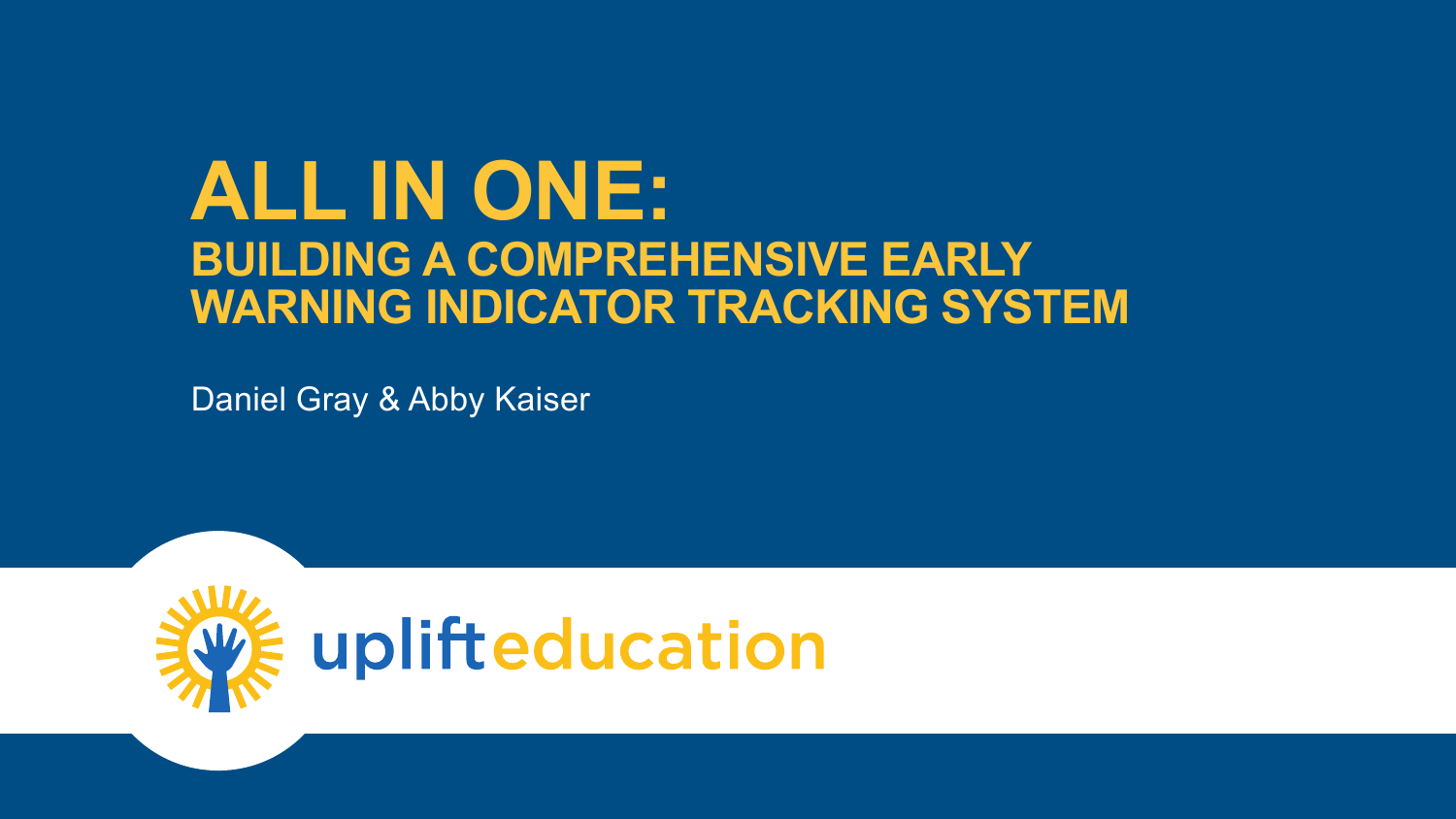

- Identify the combination of **early warning indicators** that predict scholar academic success, social emotional wellbeing, school attendance and persistence, and college readiness
- Work in partnership with our Data Analytics Team to build a comprehensive tracking tool that uses multiple data sources to tell a scholar's "full story" & ultimately helps us **intervene to improve scholar outcomes**

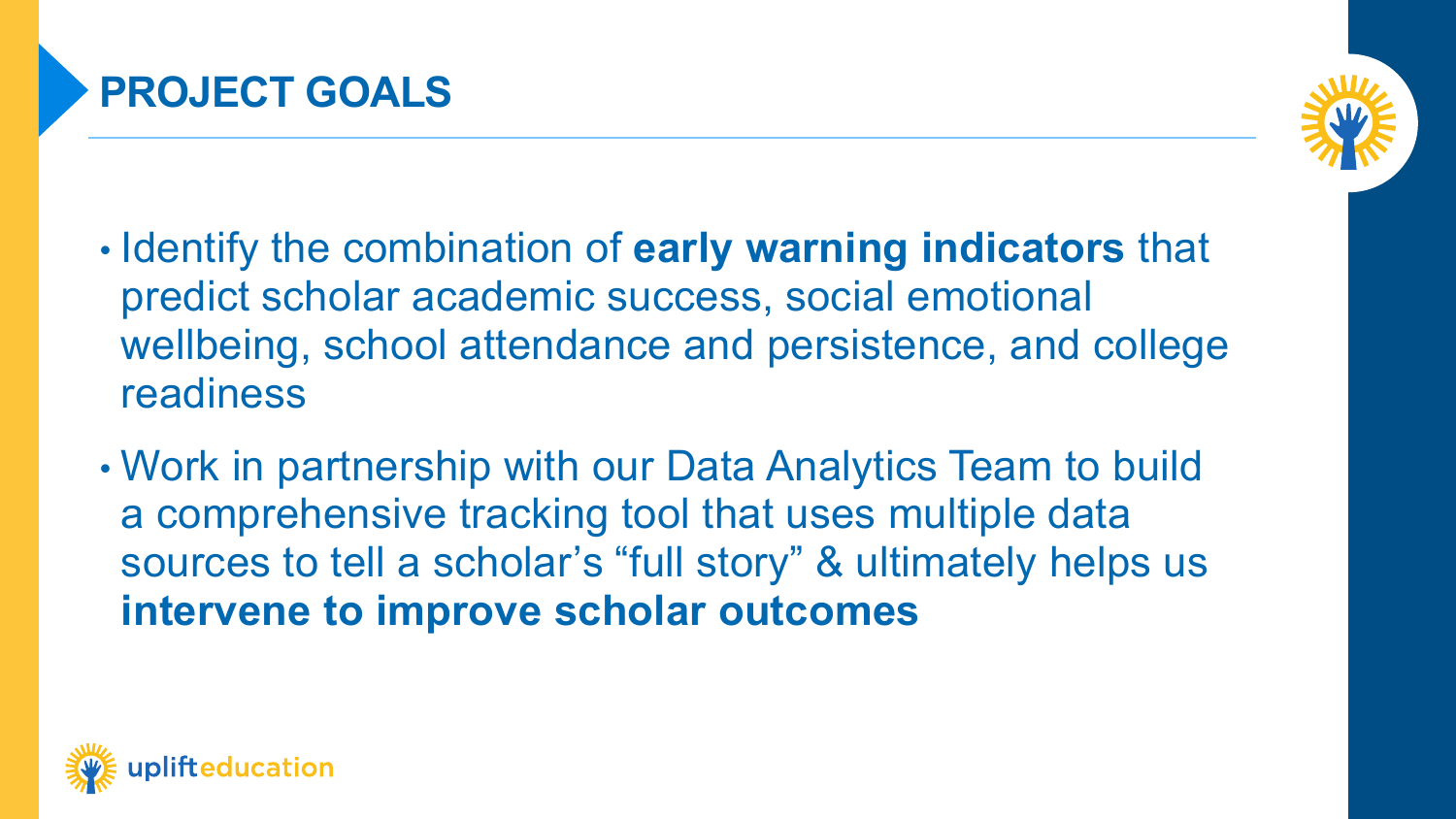

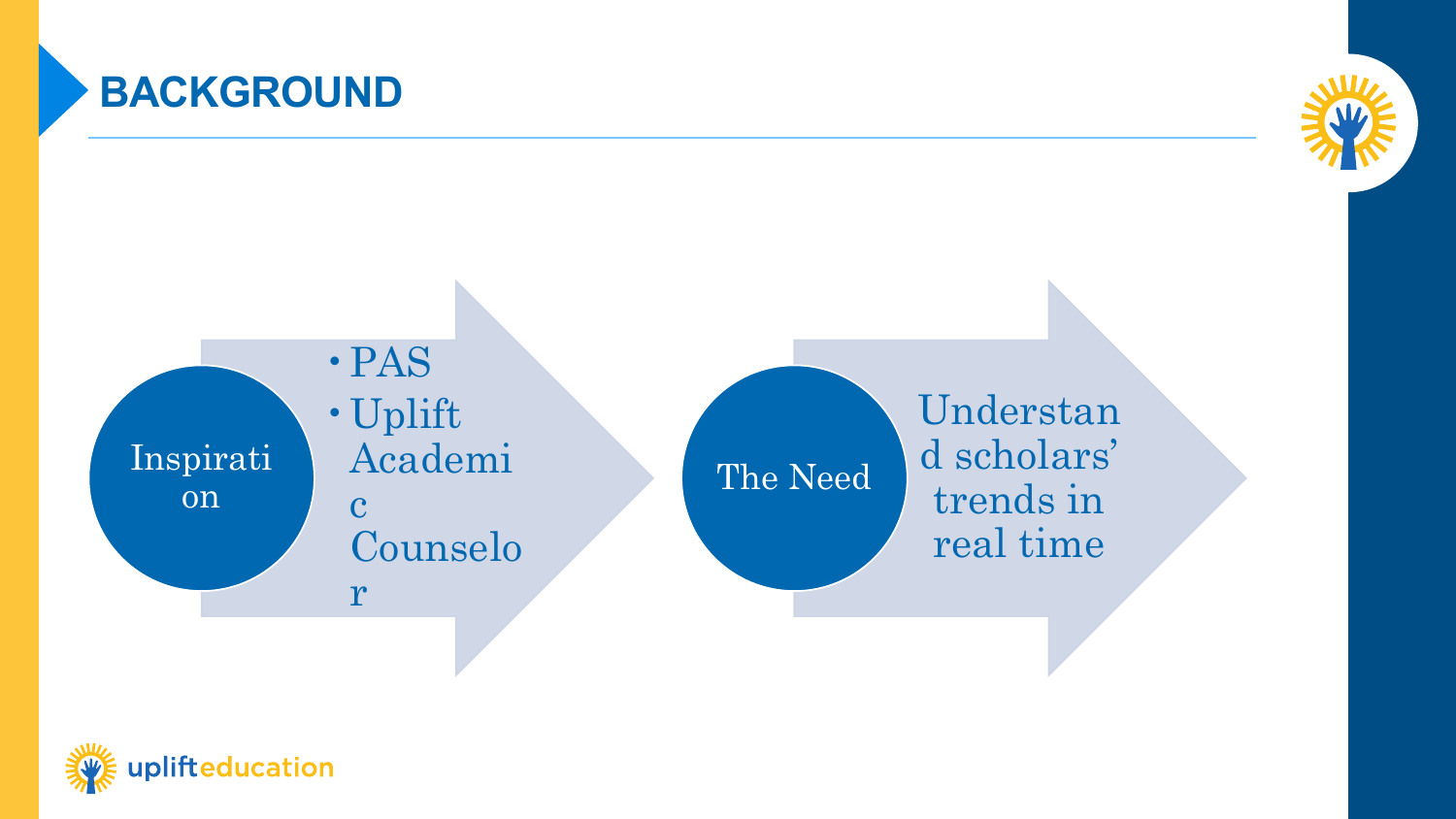## **A LONG-TERM PROJECT**

- Initially saw versions of EWS at previous PAS conference that we thought could be an effective support for the work of our Academic Team
	- These tools aligned to our goals of understanding more about the scholar experience and being able to more quickly and effectively create interventions for our scholars
- However, process of building a new tool stalled out due to influence of COVID pandemic
	- Development of dashboard kicked off right before schools shut down for COVID more than 2 years ago
	- Although having an EWS was a priority, the goals of what needed to be accomplished shifted based on need
	- Additionally, the effect of having inaccurate attendance, SEL, and grade data for parts of the pandemic led to an inability to truly understand scholars current status

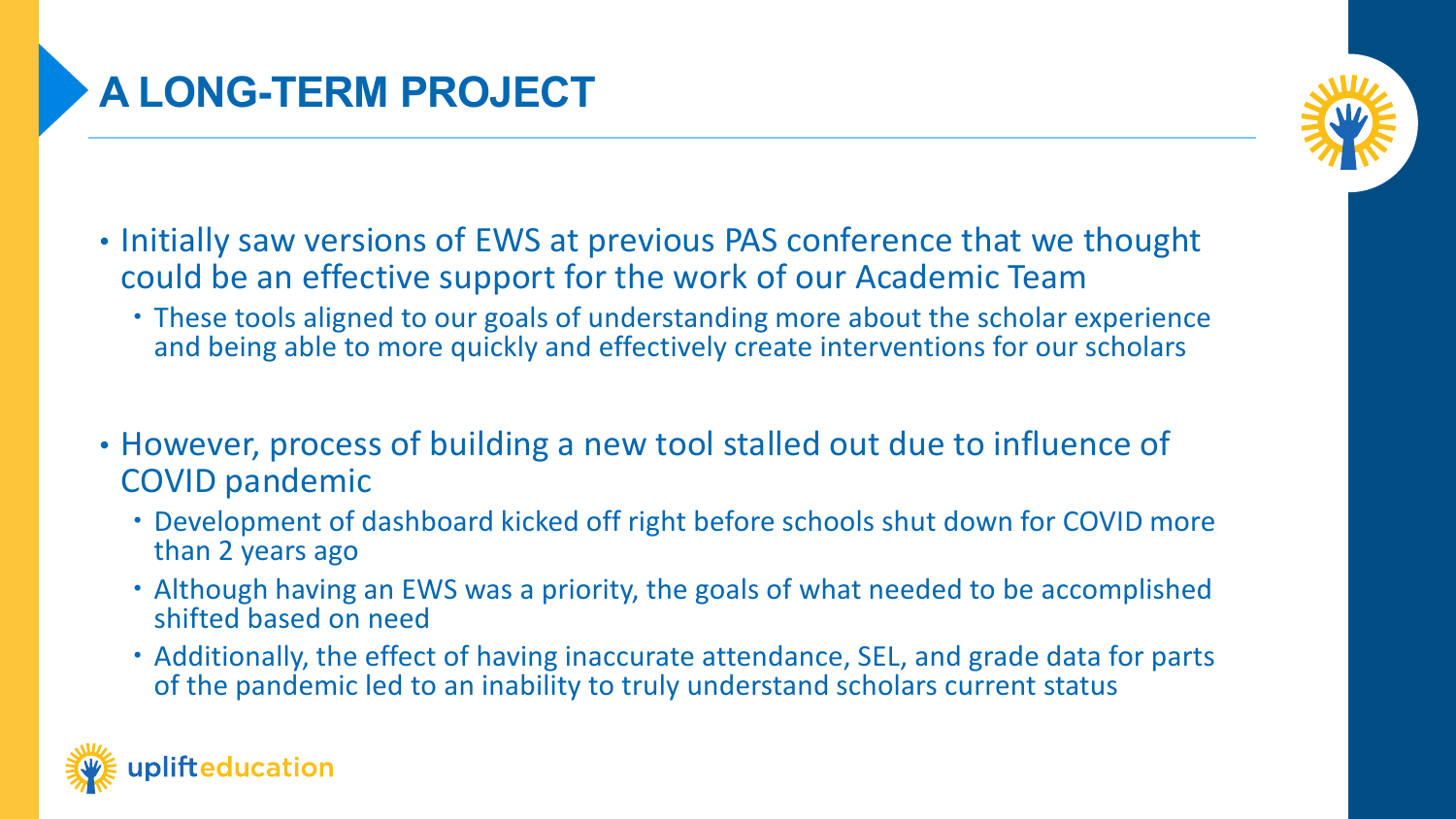**PROJECT STATUS**

| ⊙ Show Info<br>Select a Scholar<br>٠<br><b>Scholar Profile</b><br>L<br>◯ Hide Info<br>Summit HS - Grade: 12 -<br>$\blacktriangledown$ |                       |                                      |                      |  |  |  |  |  |  |
|---------------------------------------------------------------------------------------------------------------------------------------|-----------------------|--------------------------------------|----------------------|--|--|--|--|--|--|
| <b>Scholar Snapshot:</b>                                                                                                              |                       |                                      |                      |  |  |  |  |  |  |
| Attendance                                                                                                                            | <b>EOC Completion</b> | <b>Unofficial ACT</b>                | <b>ACT</b>           |  |  |  |  |  |  |
| 100%                                                                                                                                  | 4 of 5                | <b>Below College</b><br><b>Ready</b> | <b>College Ready</b> |  |  |  |  |  |  |
| Well-Being                                                                                                                            | Math MAP              | Reading MAP                          | Grade                |  |  |  |  |  |  |
| <b>Coming Soon</b>                                                                                                                    | <b>Quintile 4</b>     | <b>Quintile 4</b>                    | 95                   |  |  |  |  |  |  |

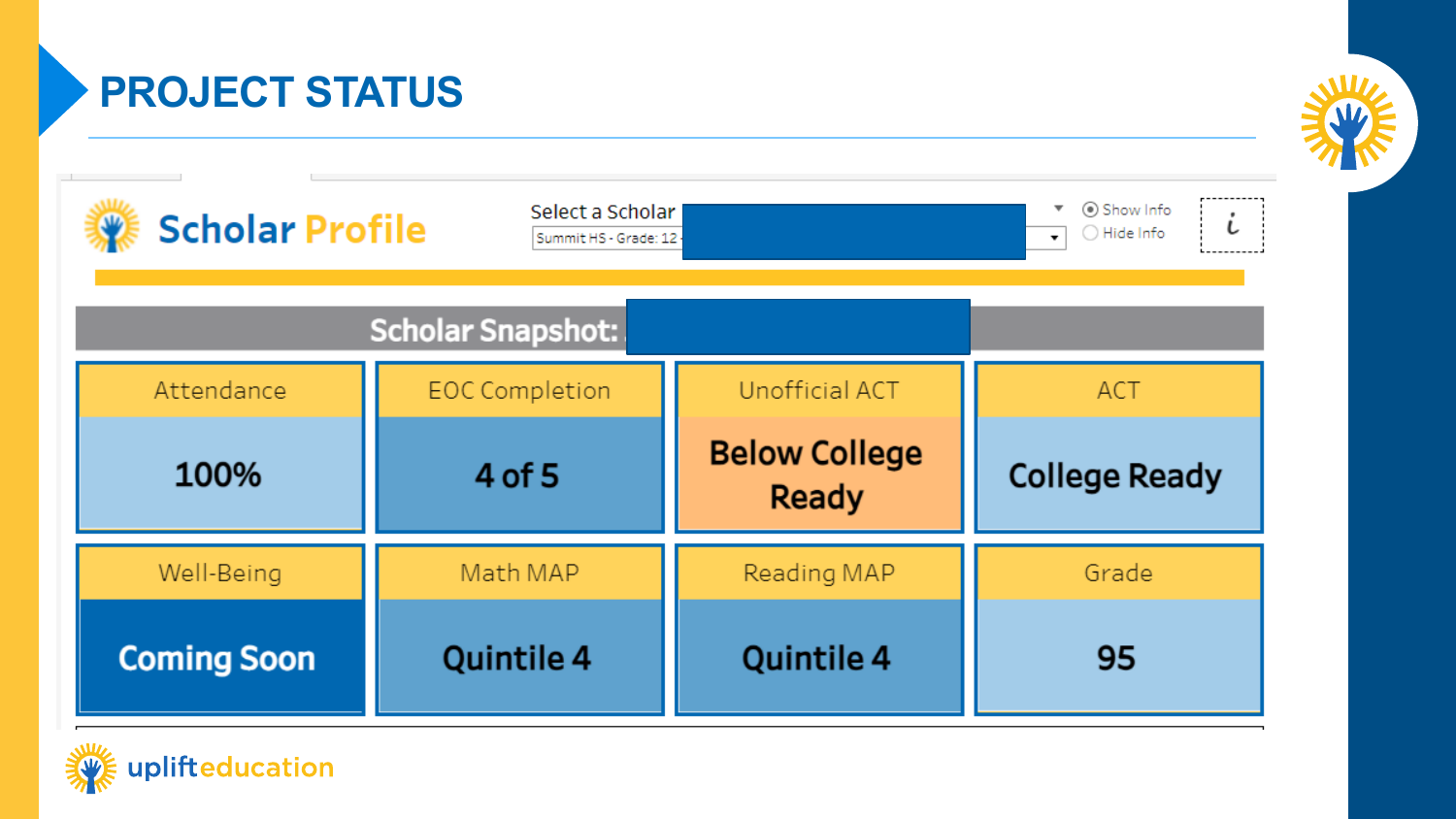### **ATTENDANCE TRENDS**





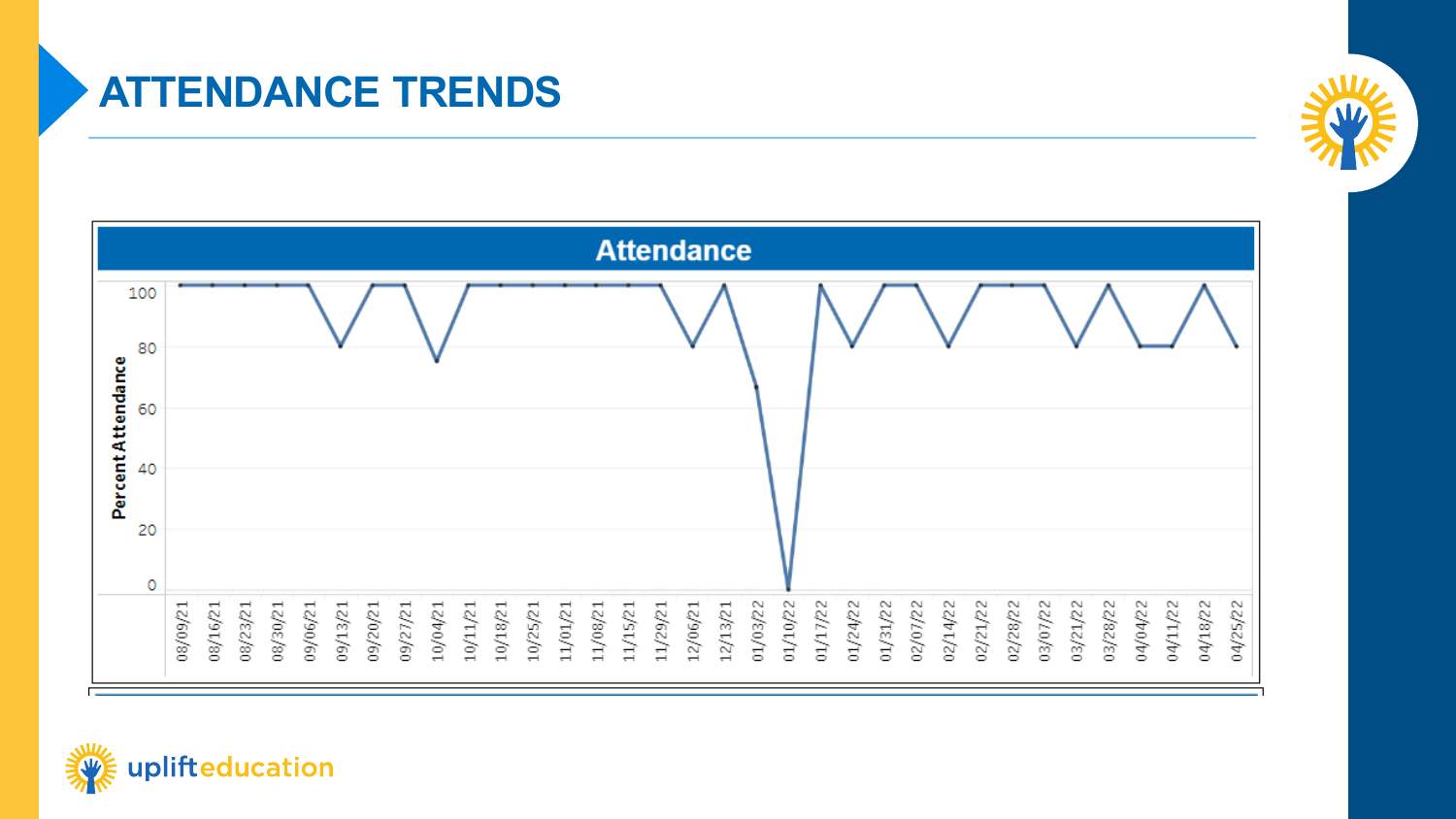## **ASSESSMENT TRENDS**



| STAAR/EOC/CA             |                          |                          |  |  |  |  |
|--------------------------|--------------------------|--------------------------|--|--|--|--|
| May 2017                 | April 2018               | May 2019                 |  |  |  |  |
|                          |                          |                          |  |  |  |  |
|                          |                          |                          |  |  |  |  |
| Meets                    |                          | Meets                    |  |  |  |  |
|                          |                          |                          |  |  |  |  |
|                          | Approaches               |                          |  |  |  |  |
|                          |                          |                          |  |  |  |  |
|                          |                          |                          |  |  |  |  |
|                          |                          |                          |  |  |  |  |
|                          |                          |                          |  |  |  |  |
| STAAR Reading, 7th Grade | STAAR Reading, 8th Grade | EOC English I, 9th Grade |  |  |  |  |

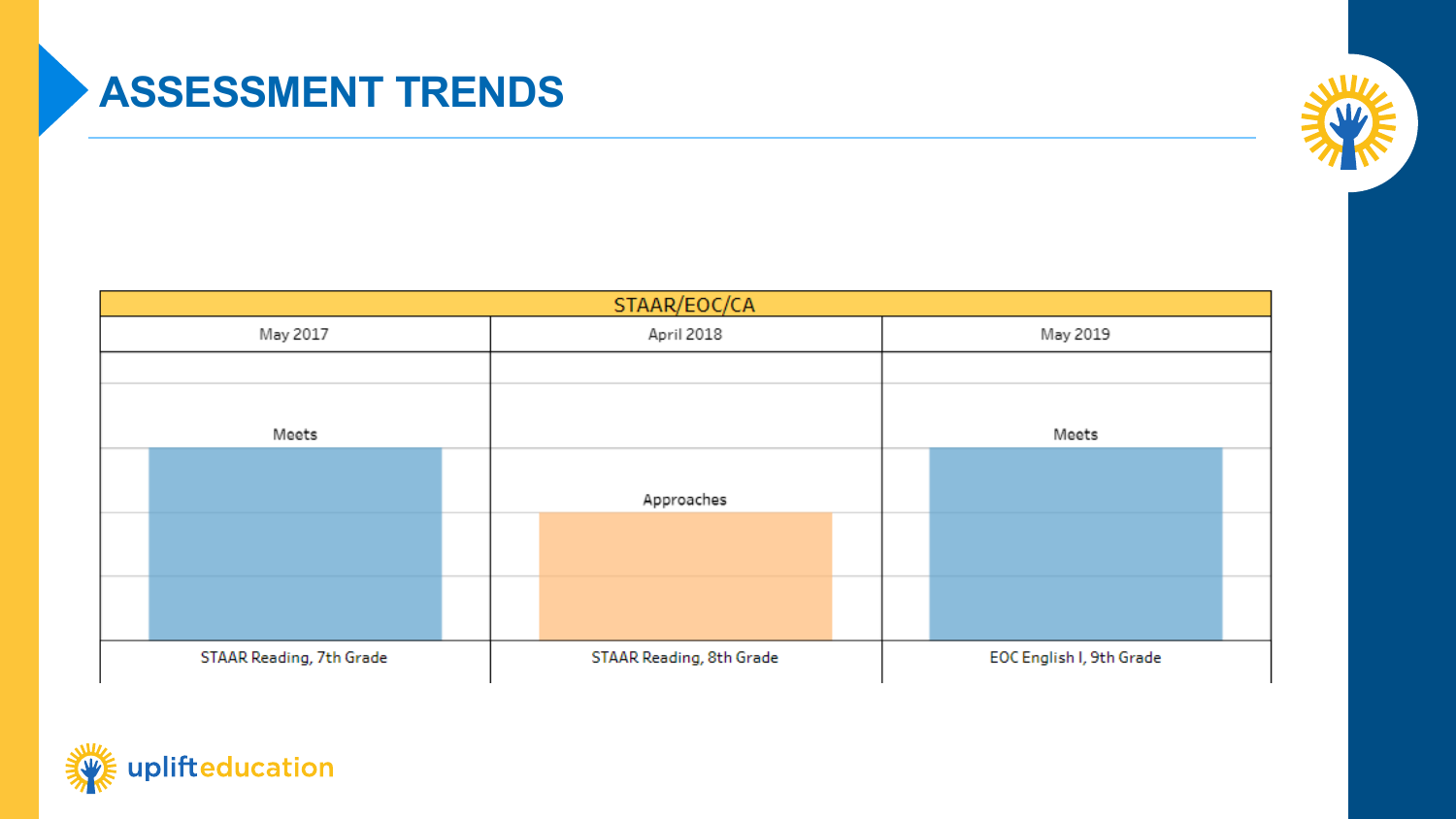## **COLLEGE READINESS TRENDS**



| <b>ACT</b>        |         |           |         |      |         | <b>ACT Superscore</b> |                   |           |         |      |         |         |
|-------------------|---------|-----------|---------|------|---------|-----------------------|-------------------|-----------|---------|------|---------|---------|
|                   |         | Composite | English | Math | Reading | Science               |                   | Composite | English | Math | Reading | Science |
| Official ACT      | 03-2021 | 23        | 19      | 24   | 29      | 21                    | Official ACT      | 24        | 27      | 24   | 29      | 25      |
|                   | 07-2021 | 23        | 23      | 20   | 23      | 24                    |                   |           |         |      |         |         |
|                   | 10-2021 | 24        | 27      | 20   | 23      | 25                    |                   |           |         |      |         |         |
| Unofficial<br>ACT | 09-2020 | 21        | 24      | 23   | 15      | 21                    | Unofficial<br>ACT | 21        | 25      | 23   | 18      | 21      |
|                   | 01-2021 | 20        | 25      | 21   | 18      | 17                    |                   |           |         |      |         |         |

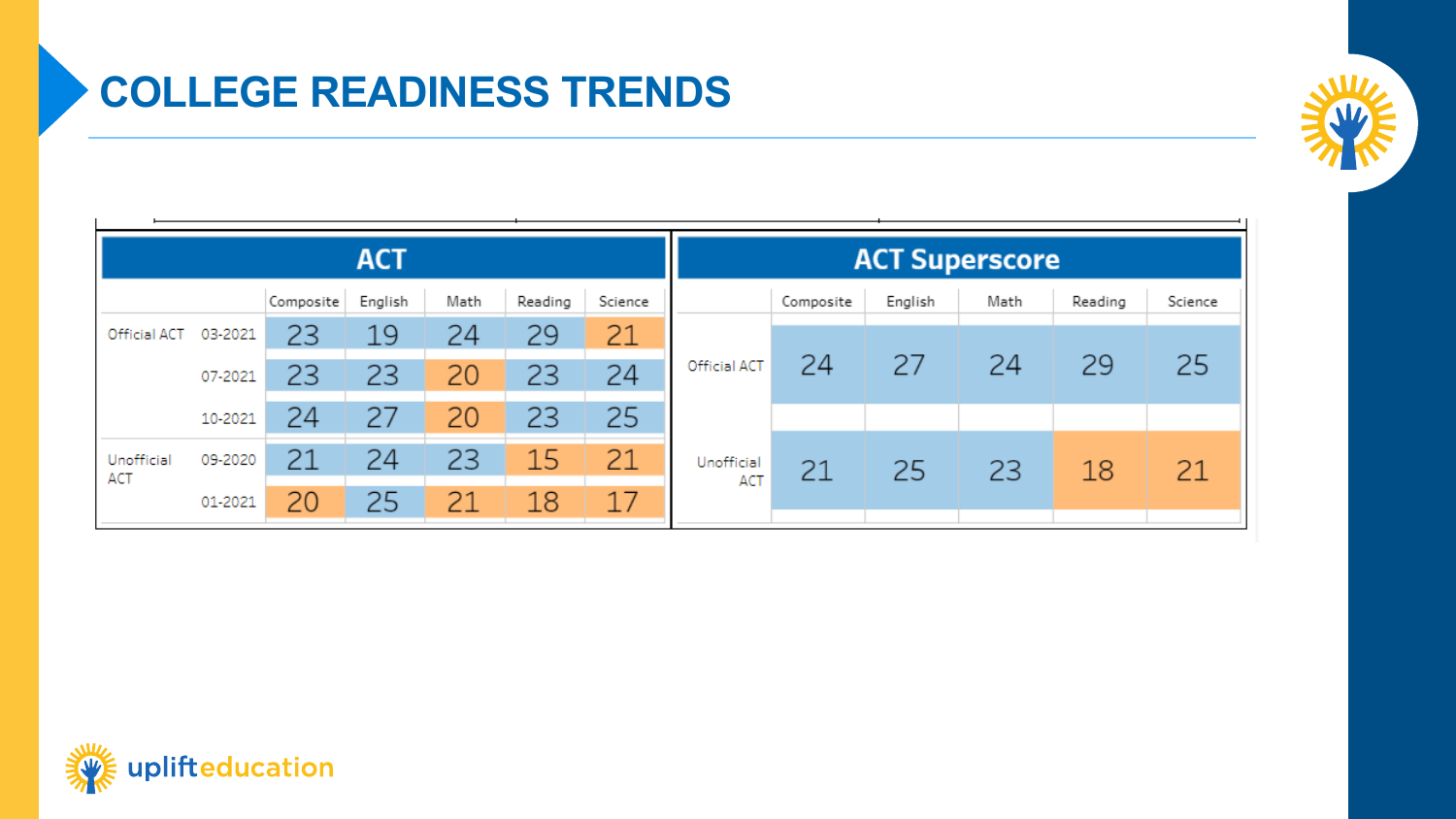

| <b>Course Grades-Q3</b>    |                     |    | <b>Failing Grades-Q3</b>                                                                                                                                      |  |  |
|----------------------------|---------------------|----|---------------------------------------------------------------------------------------------------------------------------------------------------------------|--|--|
| A/V Production II          | Non-Core<br>Subject | 81 | Count of Failing Grades: 1<br>List of Failing Grades: Film Portfolio Analysis Pages                                                                           |  |  |
| IB History of Americas HL2 | Core<br>Subject     | 72 | Count of Failing Grades: 11<br>List of Failing Grades: Cesar Chavaz Poster; CFU: THE USE OF ATOMIC WEAPONS AGAINST<br>JAPAN; Cold War and Beyond Annotation;  |  |  |
| IB Lang A: Lang & Lit HL2  | Core<br>Subject     | 73 | Count of Failing Grades: 4<br>List of Failing Grades: De La Cruz v. Bradstreet; My Lady Sor Juana Poem Analysis; Peer<br>Review Scoring Practice; You Men Sor |  |  |
| IB Lang B: Spanish HL2     | Non-Core<br>Subject | 75 | Count of Failing Grades: 1<br>List of Failing Grades: feb. 17. practica en grupos.                                                                            |  |  |
| IB Math: AI SL2            | Core<br>Subject     | 71 | Count of Failing Grades: 4<br>List of Failing Grades: IXL - Area of a Triangle (AR9) & (8T8); IXL - Law of Cosine (24X); IXL -<br>Law of Sines and Cosines (6 |  |  |
| IB Theory of Knowledge 12  | Core<br>Subject     | 70 | Count of Failing Grades: 3<br>List of Failing Grades: Claim 1-Copernicus; Claim 2; Model Creating & Evaluating Claims                                         |  |  |
| Sci Research/Des Bio       | Non-Core<br>Subject | 96 | Count of Failing Grades: 0<br>List of Failing Grades: None                                                                                                    |  |  |

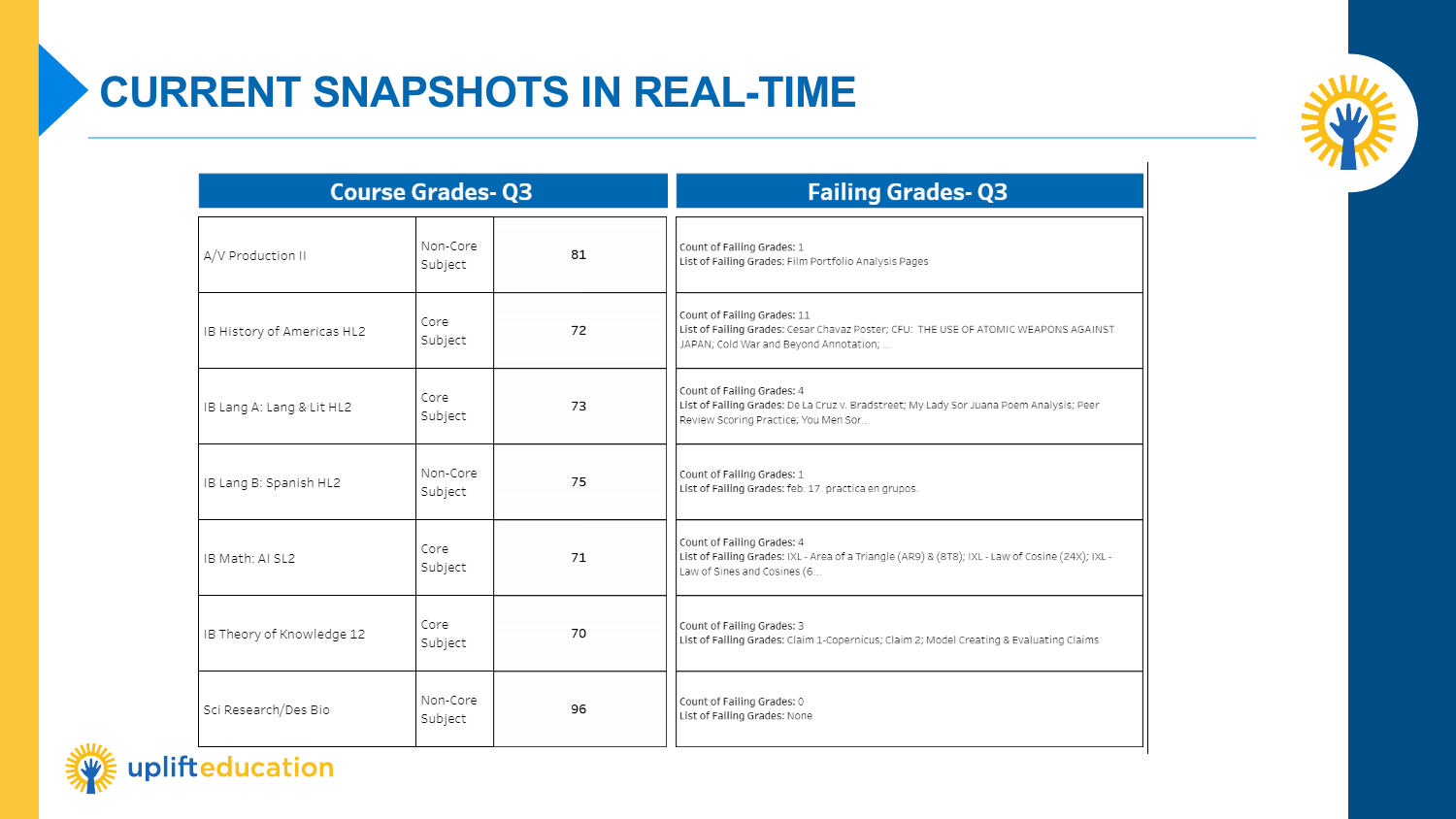

- Scholar-level snapshots in real-time (data syncs with external sources & updates daily)
- Attendance & assessment trends over time
- Ample opportunity for stakeholder input and feedback in the design process

### **Highlights Sticking Points**

- In its current form, it is a snapshot, not an early warning indicator tool
- Current format is singular, scholarlevel view (inability to view school or district trends)
- Data inconsistency between campuses, particularly with attendance
- Best way to share the information with families ("mass print" option)
- How does the tool inform decisionmaking at the campus & district level?

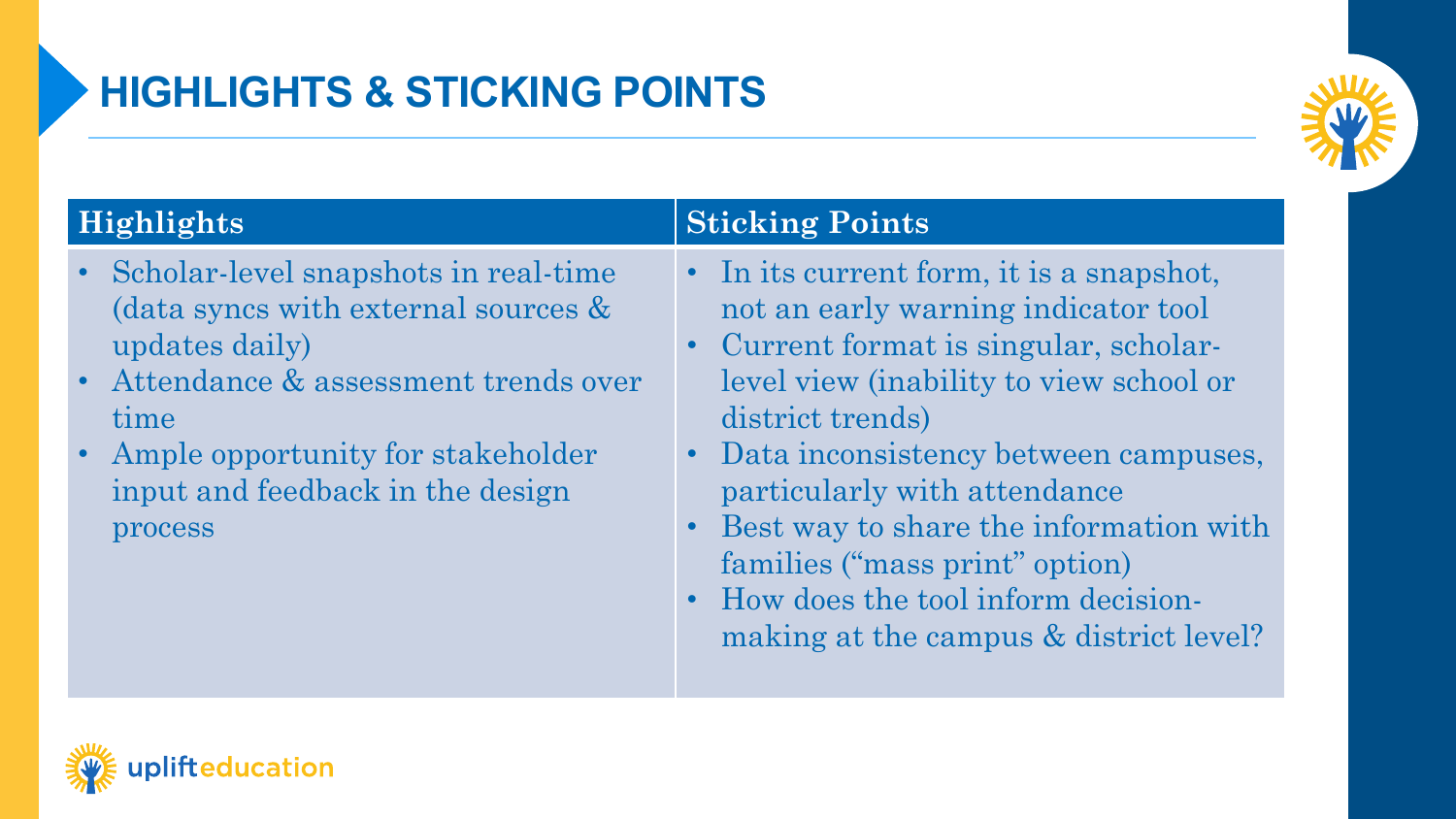



Most effective

ways of

implementing a

new tool? (change

management)

What have others done that they've found successful with a similar tool?

## What's missing?

How should the tool, when scaled to the district level, drive decision-making? How do we ensure campus accountability with data consistency?

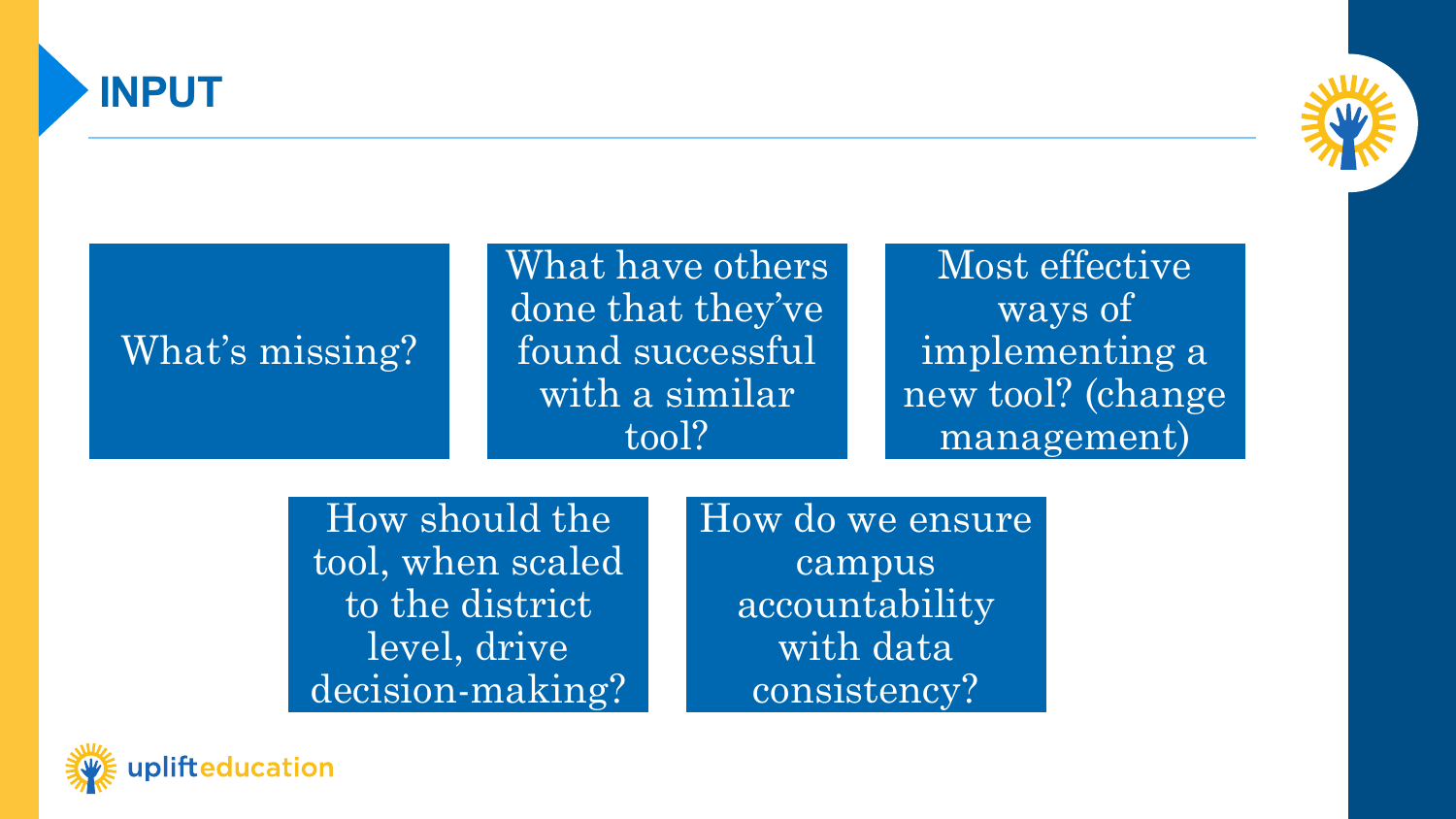# **CLARIFYING QUESTIONS?**